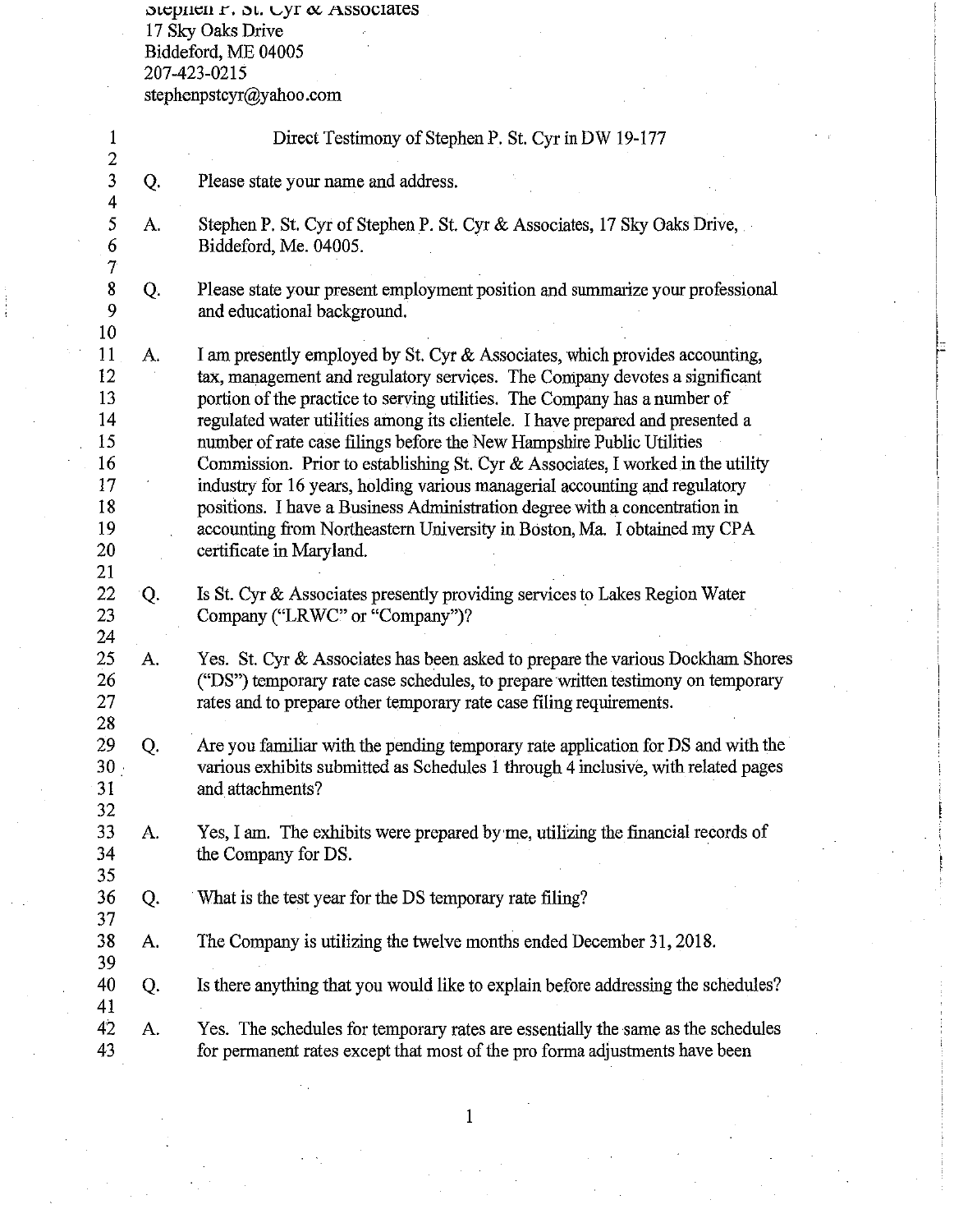$1$ repnen  $r$ .  $N$ . Cyr  $\alpha$  Associates 17 Sky Oaks Drive Biddeford, ME 04005 207-423-0215 stephenpstcyr@yahoo.com

1  $\frac{2}{3}$ Q.  $\frac{4}{5}$ 5 A. 6 7 8 9 10 11 Q. 12 13 14 A. 15 16 17 18 19 20 21 22 23 24 25 Q. 26 27 A. 28 29 Q. 30 31 A. 32 33 34 35 36 37 38 39 40 41 42 43 eliminated. Why were the pro forma adjustments eliminated? RSA 378:27 provides that temporary rates shall be calculated based on "the reports of the utility filed with the commission, unless there appears to be reasonable ground for questioning the figures in such reports." In order to comply with this requirement for temporary rates, the Company eliminated most but not all of the pro forma adjustments. Were there any reasons to question or adjust temporary rates based on a test year average? Yes. The Company included a pro forma adjustment to reflect all assets placed in service during the test year including a full year of depreciation expense and accumulated depreciation. This is adjustment is required in order to produce a rate that is just and reasonable, particularly because the DS improvements and related expenditures are a significant addition to rate base and were critical to maintain service but produced no new customer or revenue growth. The plant additions are known and measurable and all the additions were fully in use for the customers' benefit at December 31, 2018. As such, the Company proposes a pro forma adjustment to reflect in rates the cost of improvements placed in service during the test year as part of its temporary rate requests. Is there anything else prior to summarizing the schedules? No. Then, would you please summarize the schedules? Yes. The schedule entitled "Computation of Revenue Deficiency for Temporary Rates" for the Test Year ended December 31, 2018 summarizes the supporting schedules. The actual revenue deficiency for the DS for the test year amounts to -\$16,471. It is based upon an actual test year with a S quarter average rate base of \$141,098 as summarized in Schedule 3, column g. DS actual rate of return is 1.04% for the actual test year. The rate of return of 1.04%, when multiplied by the rate base of \$141,098, results in an operating income requirement of \$1,467. As shown on Schedule 1, column b, line 11, the actual net operating income for DS for the test year was -\$15,003. The operating income required, less the net operating income, results in an operating income deficiency before taxes of -\$16,471. DS did not calculate the tax effect of the revenue deficiency, resulting in a revenue deficiency for DS of -\$16,471.

i

 $\mathbb{I}^+$ I

I I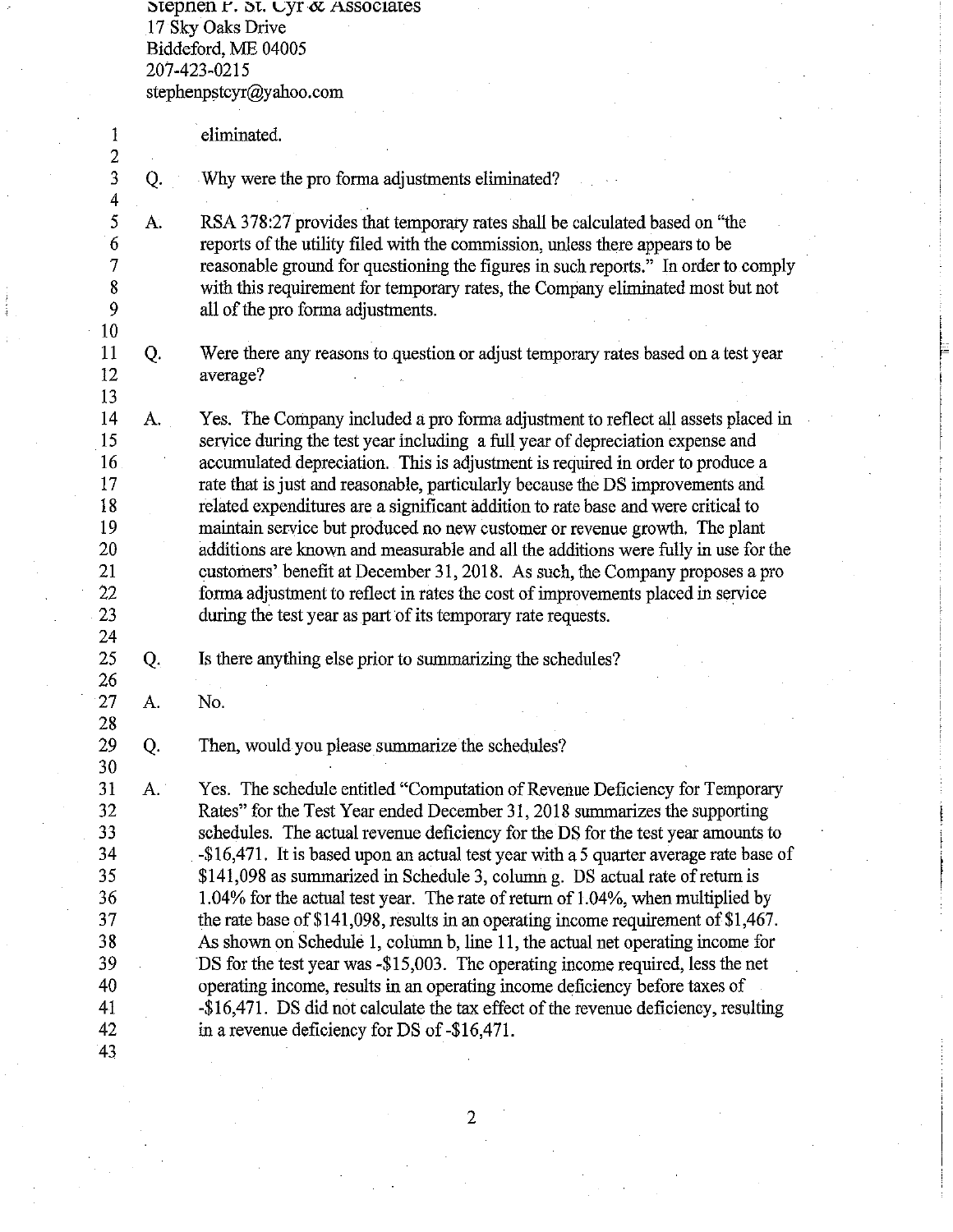$\mathop{\rm St}\nolimits$ etien: r.  $\mathop{\rm St}\nolimits$ . Cyr $\alpha$  . Associates 17 Sky Oaks Drive Biddeford, ME 04005 207-423-02I5 stephenpstcyr@yahoo.com

I 2 3 4 5 6 7 8 9 IO 11  $\frac{12}{13}$ The pro forma revenue deficiency for DS for the test year amounts to zero. It is based upon a pro formed test year rate base of \$356,203, as summarized in Schedule 3, column d. DS is utilizing a pro formed rate ofretum of 5.67% for the pro formed test year. The pro formed rate of return of 5.67% when multiplied by the rate base of \$356,203, results in an operating net income requirement of \$20,206. As shown on Schedule 1, column d, line 11, the pro formed net operating income for DS for the test year is \$20,207. The operating income required, less the net operating income, results in a deficiency of zero. The tax effect of the deficiency is zero, resulting in a revenue deficiency for DS of zero. 13 Q. Would you please explain Schedule I and supporting schedules? I4 I5 I6 I7 I8 I9 20 2I 22 23 24 25 26 27 28 29 30 3I 32 33 34 35 36 37 38 39 40 4I 42 43 Schedule I reflects DS' Operating Income Statement. Column b shows the actual test year results for DS. Column c shows the proforma adjustments for known and measurable changes to test year revenues and expenses. The proforma adjustments are further supported by schedule  $1A - 1C$ . Column d shows the proforma test year results. During the twelve months ended December 31, 2018, the actual operating revenues amounted to \$36,840. At December 3 I, 20I8 DS had 6I customers. DS has no growth in the number of customers during 20I8. DS customers consumed 2,509,240 gallons of water. DS' total operating expenses amounted to \$5I,843. The 20I8 Net Operating Income amounted to -\$I5,003. Net Income for 20I8 was -\$I6,I62. The Company has made 2 proforma adjustments to operating revenues totaling \$35,2IO. The specific proforma adjustments are identified on Schedule IA. A brief explanation is as follows: Proforma Adjustment to Operating Revenues for Temporarv Rates 1. Operating Revenues - Step Adjustment - \$6,620. In DW I6-6I9 the PUC approved LRWC's request to include certain plant in rate base and increase its DS customer's annual revenues by \$6,620. 2. Operating Revenues - Amount Necessary to Earn Return and Cover Operating Costs - \$35,0I9: The Company has increased pro forma test year revenues for the proposed

f I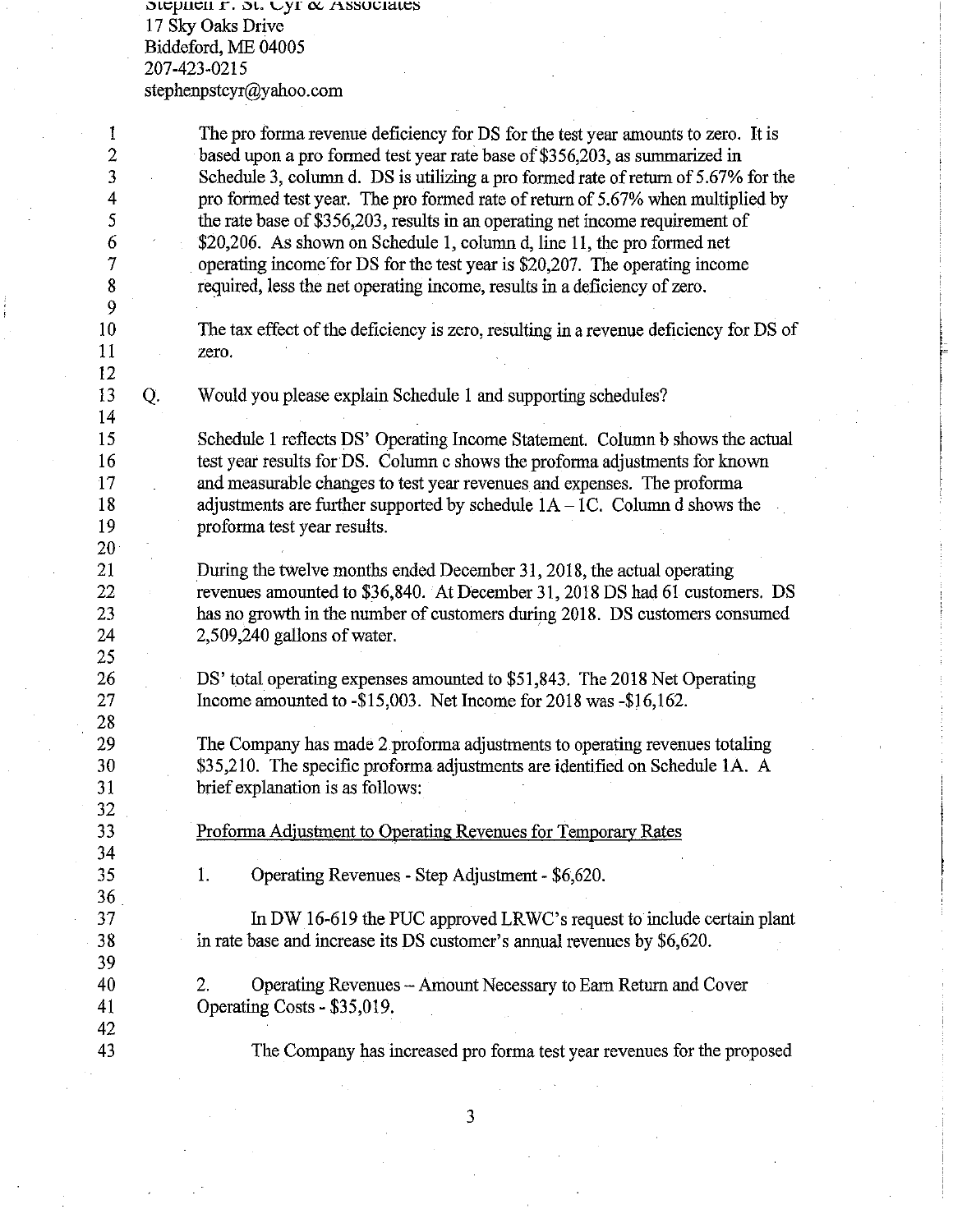**0l\;;pl11;;11 r. 0L. vy1** ~ **.t"l.;:5;".SV\..ila.LI;;;')**  17 Sky Oaks Drive Biddeford, ME 04005 207-423-0215 stephenpstcyr@yahoo.com

| $\mathbf{1}$<br>$\overline{2}$ | amount of revenues necessary to cover its expenses and allow it to earn its<br>proposed rate of return.                                                                     |
|--------------------------------|-----------------------------------------------------------------------------------------------------------------------------------------------------------------------------|
| 3                              |                                                                                                                                                                             |
| 4<br>5                         | The Total Pro forma Adjustments to Operating Revenue amounts to<br>\$41,639.                                                                                                |
| 6<br>7                         | Proforma Adjustments to Operating Expense for Temporary Rates                                                                                                               |
| 8<br>9<br>10 <sup>°</sup>      | The Company made only one pro forma adjustment to operating expenses for<br>temporary rates, namely \$6,429 for depreciation expense.                                       |
| 11<br>12<br>13                 | 3.<br>Operating and Maintenance Expenses - PUC Audit - \$0.                                                                                                                 |
| 14<br>15                       | Operating and Maintenance Expenses $-$ Source of Supply $-$ \$0.<br>4.                                                                                                      |
| 16<br>17                       | 5.<br>Operating and Maintenance Expenses - Treatment - \$0.                                                                                                                 |
| 18<br>19                       | Operating and Maintenance Expense - T&D Maintenance - \$0.<br>6.                                                                                                            |
| 20<br>21                       | 7.<br>Operating and Maintenance Expense - A&G Expenses - \$0.                                                                                                               |
| 22<br>23                       | The total proposed pro forma adjustment to O&M expenses is \$0.                                                                                                             |
| 24<br>25                       | 8.<br>Depreciation Expense - \$6,429.                                                                                                                                       |
| 26<br>27<br>28<br>29           | The Company is proposing to include the additional half year depreciation<br>on the 2018 additions to plant. The amount of the depreciation expense increase<br>is \$6,429. |
| 30<br>31                       | Amortization of Organizational Costs - \$0.<br>9.                                                                                                                           |
| 32<br>33                       | Taxes other than Income - State Utility Property Taxes - \$0.<br>10.                                                                                                        |
| 34<br>35                       | Taxes other than Income - Town of Gilford Property Taxes - \$0.<br>11.                                                                                                      |
| 36<br>37                       | 12. Federal Income Taxes - \$0.                                                                                                                                             |
| 38<br>39                       | 13. State Business Taxes - \$0.                                                                                                                                             |
| 40<br>41                       | The total pro forma adjustments to Operating Expenses amount to \$6,429.                                                                                                    |
| 42                             | The net of the pro forma adjustments to operating revenue \$41,639 and the                                                                                                  |
| 43                             | pro forma adjustments to operating expenses \$6,249 results in net pro forma                                                                                                |

I

f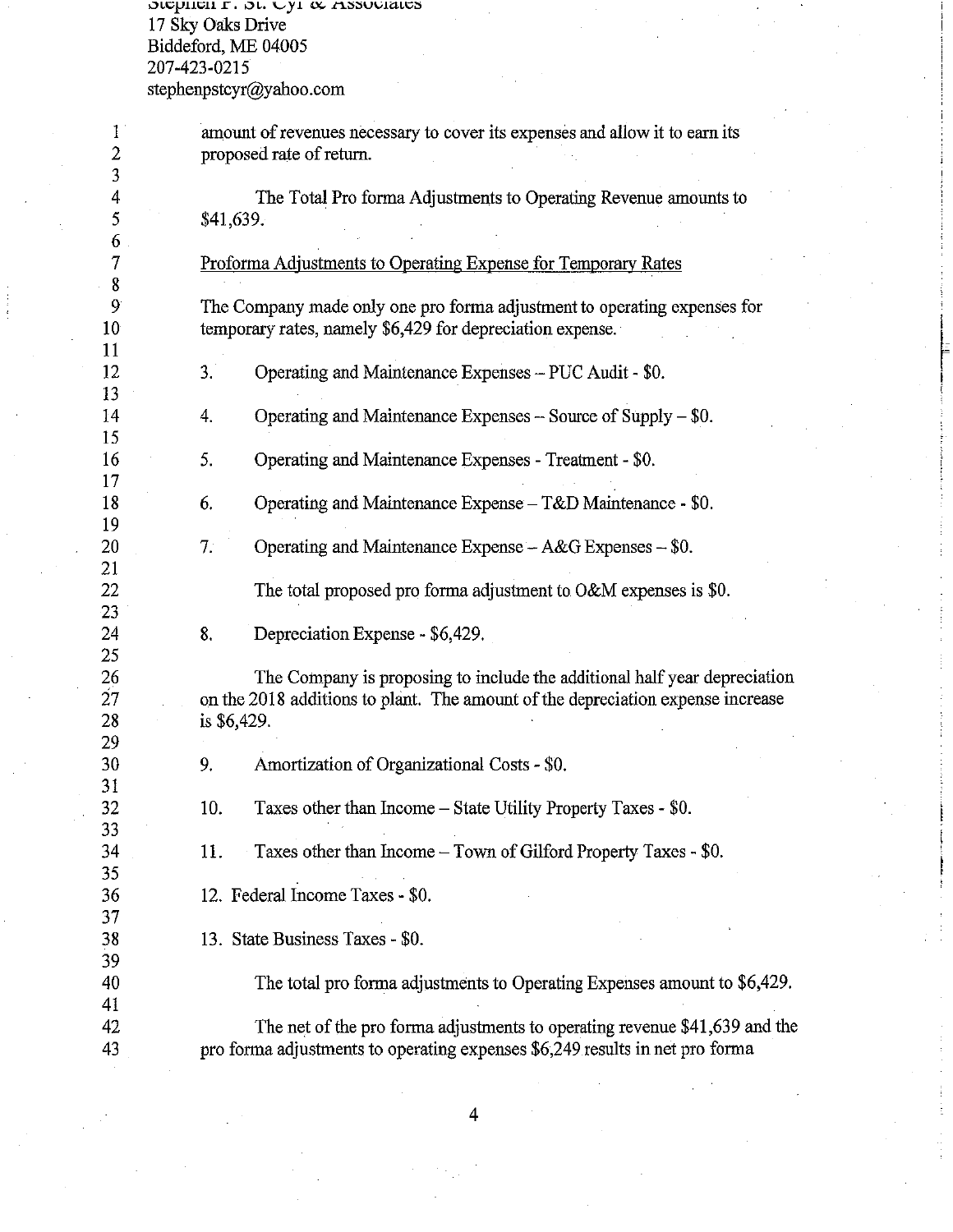$\mathfrak{soe}$ phen r.  $\mathfrak{soc}$ . Cyr  $\boldsymbol{\alpha}$  Associates 17 Sky Oaks Drive Biddeford, ME 04005 207-423-0215 stephenpstcyr@yahoo.com

| 1<br>$\frac{2}{3}$                                        |    | adjustment of \$35,210. When the net operating income associated with the pro<br>forma adjustments is added to net operating income from the test year, the pro<br>forma test year net operating income totals \$20,207.                                                                                                                                                                                            |
|-----------------------------------------------------------|----|---------------------------------------------------------------------------------------------------------------------------------------------------------------------------------------------------------------------------------------------------------------------------------------------------------------------------------------------------------------------------------------------------------------------|
| $\overline{4}$<br>5<br>$\boldsymbol{6}$<br>$\overline{7}$ |    | The pro forma test year net operating income of \$20,207 allows the<br>Company to cover its expenses and earn a 5.67% return on its investments.                                                                                                                                                                                                                                                                    |
| 8<br>9                                                    | Q. | Are there additional schedules that support Schedule 1?                                                                                                                                                                                                                                                                                                                                                             |
| 10<br>11<br>12<br>13<br>14                                | A. | Yes, Schedule 1B & 1C. Schedule 1B shows the income tax computation.<br>Because the equity component of DS' cost of capital in negative, DS is utilizing<br>0.00%, resulting in no federal income or state business taxes. Schedule 1C shows<br>the effective tax factor.                                                                                                                                           |
| 15<br>16                                                  | Q. | Please describe Schedule 2, the DS Balance Sheets.                                                                                                                                                                                                                                                                                                                                                                  |
| 17<br>18<br>19.<br>20<br>21<br>22                         | А. | DS has \$381,438 total assets at the end of 2018. \$351,594 of the \$381,438 total<br>assets is net utility plant, all of which is completed and providing service to<br>customers. In 2018 DS added the new pump station building, new generator, new<br>pumps and a new tank. DS also has \$38,393 of organizational costs related to<br>pursuing and receiving PUC approval of the purchase of the water system. |
| 23<br>24<br>25<br>26<br>27<br>28                          |    | DS has total equity capital and liabilities of \$381,438 at the end of the year. Total<br>equity capital amounts to -\$5,297. The negative equity is the result of net losses<br>and negative retained earnings. DS has long term debt owed to CoBank<br>amounting to \$128,986. DS also has \$243,676 of miscellaneous current and<br>accrued liabilities owed to LRWC.                                            |
| 29<br>30<br>31                                            | Q. | Please continue with an explanation of Schedule 3, Rate Base and the supporting<br>schedule.                                                                                                                                                                                                                                                                                                                        |
| 32<br>33<br>34<br>35<br>36<br>37                          | А. | Schedule 3 reflects the Company's Rate Base for both the actual 5 quarter average<br>test year and the 2018 pro forma test year. Columns $b - f$ shows the actual quarter<br>end balances. Column g shows the 5 quarter average balances. Column h shows<br>the pro forma adjustments. Column i shows the 2018 pro forma balances. The<br>balances are further supported by Schedules 3A, 3B and 3C.                |
| 38<br>39<br>40<br>41                                      |    | The rate base consists of Utility Plant in Service less Accumulated Depreciation,<br>plus Material and Supplies, less Contributions in Aid of Construction plus<br>Accumulated Amortization of CIAC and Cash Working Capital.                                                                                                                                                                                       |
| 42<br>43                                                  |    | The total 5 quarter average rate base amounts to \$141,098. The total pro formed<br>year end rate base balances amounts to \$356,203.                                                                                                                                                                                                                                                                               |

 $\mathbf{r}$ I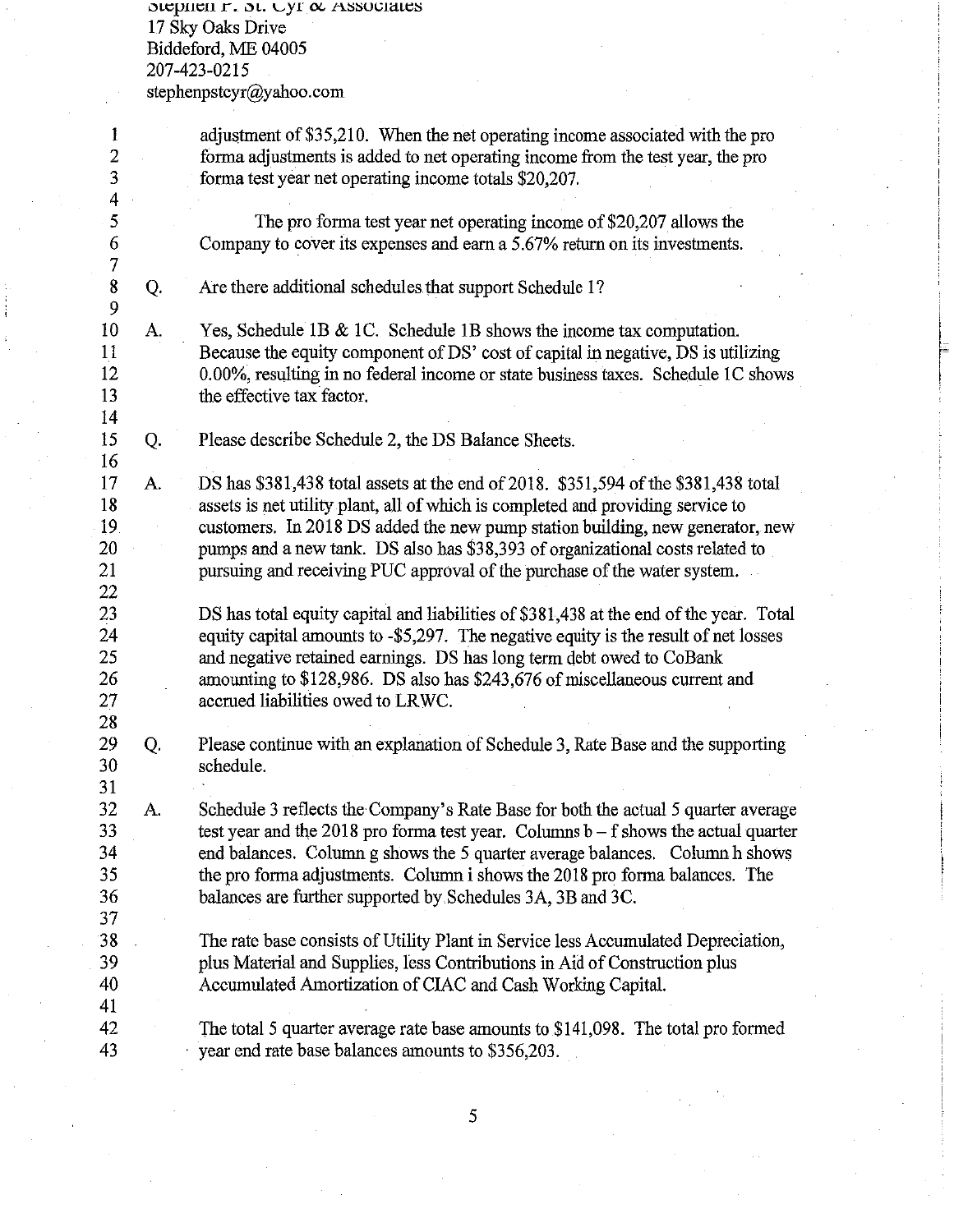$\sigma$ tepnen r.  $\sigma$ t. Lyr  $\alpha$  Associates 17 Sky Oaks Drive Biddeford, ME 04005 207-423-0215 stephenpstcyr@yahoo.com

1 Q. Would you please explain Schedule 3A, Rate Base-Proforma Adjustments?  $\frac{2}{3}$ 3 A. Schedule 3A shows the various adjustments to rate base. As stated earlier in my testimony, DS believes that all assets placed in service during the test vear should 4 testimony, DS believes that all assets placed in service during the test year should 5 be fully reflected in rate base and a full year's depreciation on such assets should<br>6 be fully reflected in depreciation expense and accumulated depreciation. 6 be fully reflected in depreciation expense and accumulated depreciation.<br>
The intervals of the culture of the fully reflected in the culture of the fully reflected in the culture of the fully reflected in the method. 7 Likewise, DS believes that other rate base items should be fully reflected in rates.<br>8 As such, DS has adjusted the actual 5 quarter average balances to year end 8 As such, DS has adjusted the actual 5 quarter average balances to year end<br>9 balances. The rate base items affected by the reflection of year end balance 9 balances. The rate base items affected by the reflection of year end balances are<br>10 (1) plant in service. (3) accumulated depreciation. (6) material and supplies and 10 (1) plant in service, (3) accumulated depreciation, (6) material and supplies and 11 (7) accumulated amortization of CIAC. Please note that LRWC has not vet (7) accumulated amortization of CIAC. Please note that LRWC has not yet 12 separated accumulated deferred income taxes related to the DS book and tax<br>13 depreciation differences. depreciation differences. 13<br>14 15 In addition to the pro forma adjustments to rate base for the year end balances, the 16 Company made only one other pro forma adjustments for temporary rates, namely 17 \$6,429 for Accumulated Depreciation. 18 19 2. Plant in Service-2018 Organization Costs - \$0. 20 21 4. Accumulated Depreciation - \$6,429. 22 23 The Company is proposing to include the additional half year depreciation on the 24 2018 additions to plant. The amount of the depreciation expense increase is 25 \$6,429, resulting in the same increase in accumulated depreciation. 26 27 5. Accumulated Amortization of Organization Costs - \$0. 28 29 9. Cash Working Capital - \$0. 30 31 The total proforma adjustments to Rate Base amount to \$215,133. 32 33 Q. Please explain Schedule 3B. 34 35 A. The Company is not making this adjustment for temporary rates. 36 37 Q. Please explain Schedule 3C. 38 39 A. Schedule 3C shows the computation of cash working capital for 2018 proforma 40 amount and 2018 actual amount. There is no pro forma adjustment to cash

r

43 Q. Would you please explain Schedule 4, DS Rate of Return Information?

41 working capital for temporary rates.

42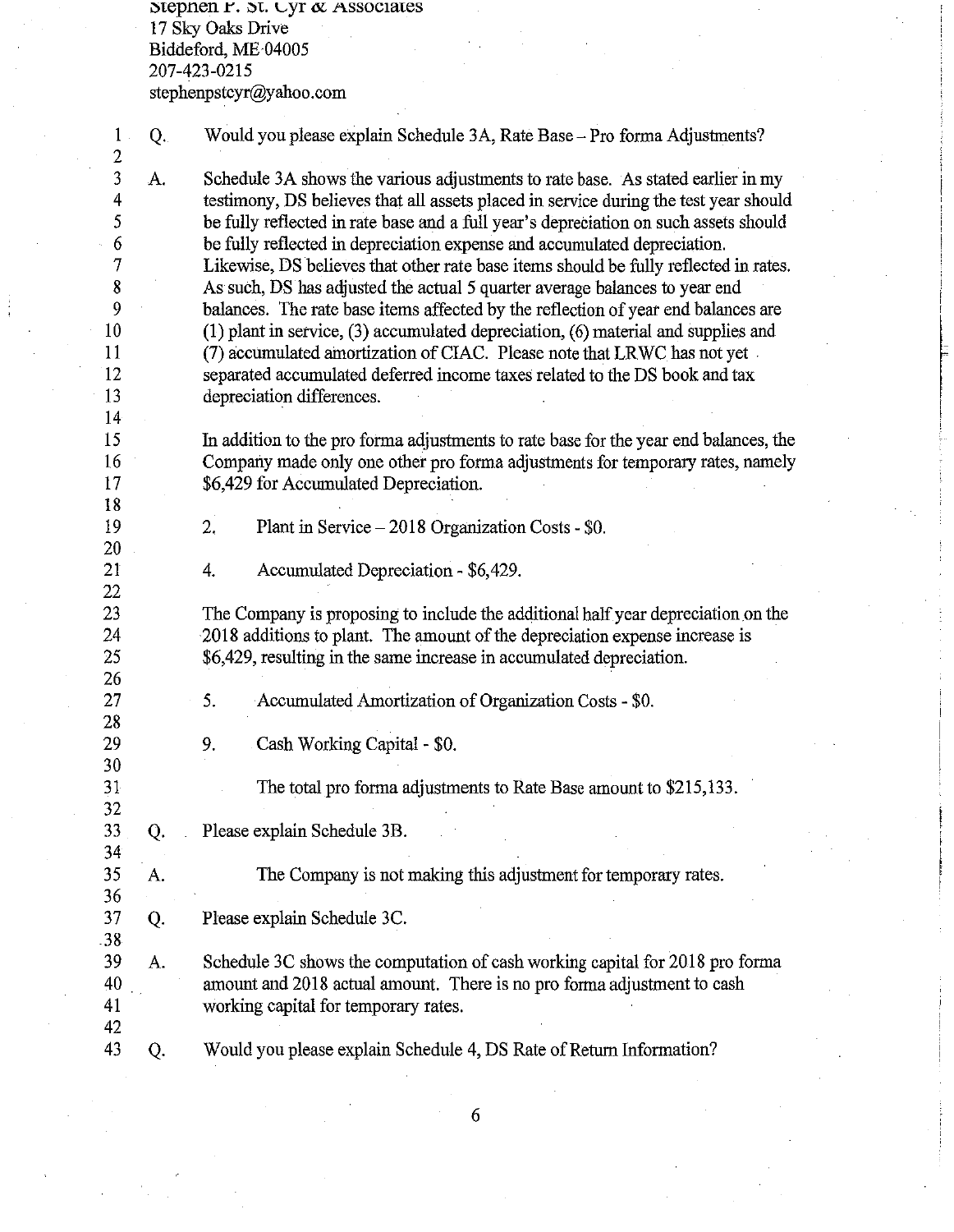$\text{sup.}: \text{S.} \cup \text{yr} \propto \text{Associates}$ 17 Sky Oaks Drive Biddeford, ME 04005 207-423-0215 stephenpstcyr@yahoo.com

1

26

30

33

39

41

2 A. . Schedule 4 reflects the overall rate of return for both the actual test year and the pro fomia test year. The weighted average rate of return for the actual test year is 1.04%. It was developed by taking the actual component ratios times the actual component cost rates to detennine the actual weighted average cost rate. The sum of the actual cost rates for equity and debt equals actual weighted average rate of return.

The weighted average rate of return for the pro fonna test year is 5.67%. It was developed by taking the pro fonna component ratios times the pro fonna component cost rates to determine the pro fonna weighted average cost rate. The sum of the pro forma cost rates for equity and debt equals the pro forma weighted average rate of return.

I

 $\mathbf{r}$ 

Schedule 4 also reflects both the capital structure and the capital ratios. DS has proviqed the capital structure for the actual test year and the pro fonna test year. Since Dockham's equity capital is negative, the Company is utilizing the longtenn debt costs rate for the rate of return.

In addition, Schedule 4 also reflects the long-tenn debt, interest expense, financing costs, total debt costs and debt costs rates for the actual test year. At 12/31/18 DS has \$128,986 of outstanding long-tenndebt with related interest of \$1,836 and a cost of debt of 1.42%. It should be noted that 2018 only reflects a partial year of interest expenses.

- 25 Q. Please explain the Report of Proposed Rate Changes.
- 27 28 29 A. If DS filing is approved as submitted, its total water Operating Revenues will amount to \$78,059. The Total Residential Sales of Water amount to \$78,479 comes from DS 61 metered customers.
- 31 32 Q. Is the Company proposing any changes to the methodology used in calculating the rates?
- 34 35 36 37 38 A. No. However, the Company recommends that the Commission and Staff consider options for rate consolidate in this proceeding. Consolidated rates benefits all customers by reducing "rate shock" that can occur when significant capital improvements are required in a particular system. Over time, this benefits all customers as each system is upgraded over time.
- 40 Q. Would you please summarize what the Company is requesting in its rate filing?
- 42 43 The Company respectfully requests that the Commissioners approve an increase in annual revenues of \$35,019 for temporary rates.